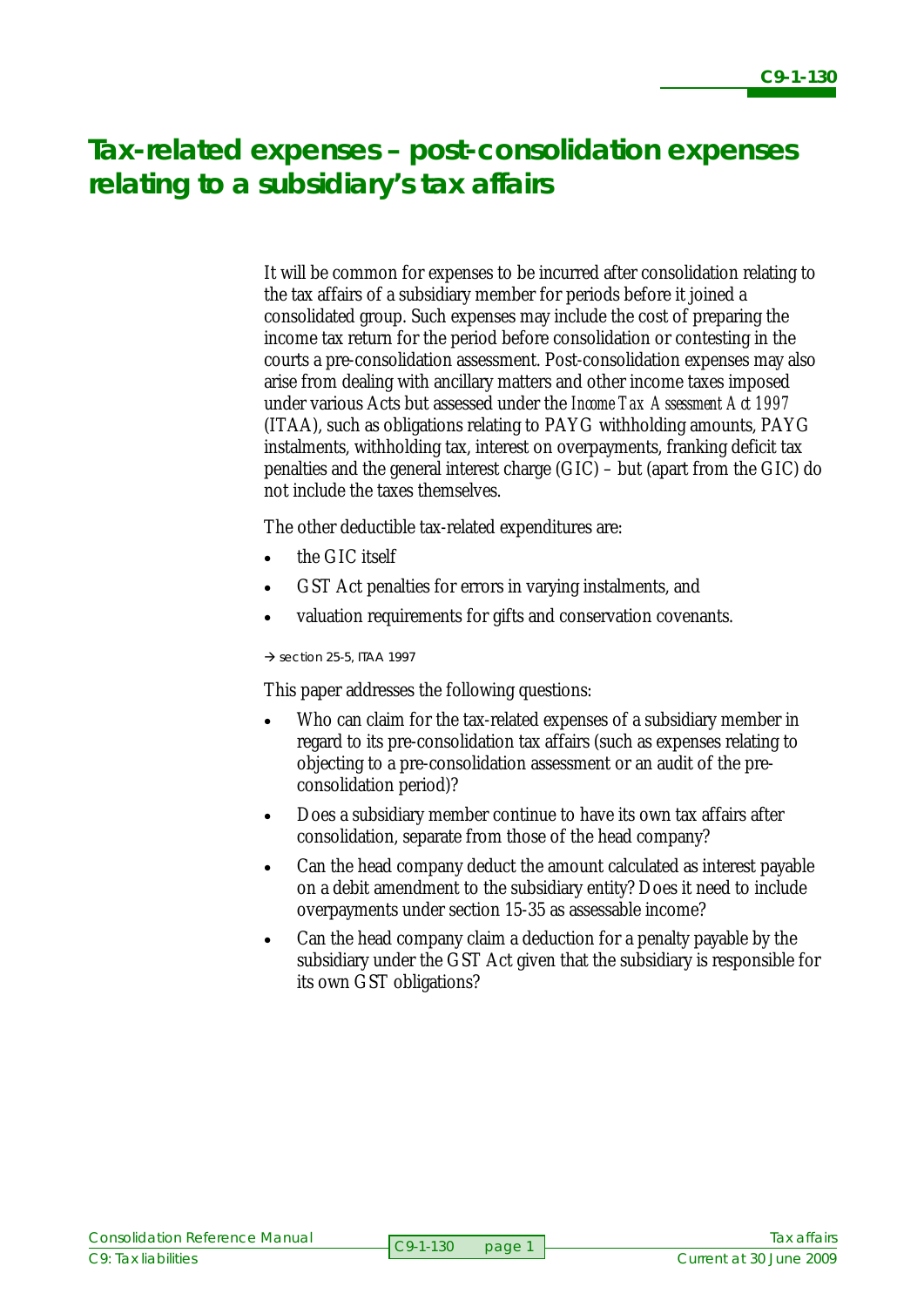# **Subsidiaries are part of the head company**

Under the single entity rule, the subsidiary members of a consolidated group are taken to be parts of the head company, for the head company and entity core purposes – i.e. working out the income tax liability of the head company.

→ Taxation Ruling TR 2004/11

Section 25-5 of the ITAA 1997 (dealing with tax-related expenses) relates to working out the income tax liability of the taxpayer (in this case the head company), therefore it is covered by the core purposes.

When looking at a provision of the income tax law to determine the income tax liability of the head company, the provision must be read as if the subsidiary members of the group are parts of the head company rather than separate entities.

Paragraph 2.26 of the Explanatory Memorandum to the first consolidation Bill supports this by indicating that under the single entity rule the head company is taken to have entered into the transactions of the subsidiary members.

Thus, subsection 25-5(1) may be read as follows:

You [the Head company] can deduct expenditure you [or what is treated as a part of you under the consolidation regime] incur to the extent that it is for:

- **(a)** managing your \*tax affairs [or those of a part of you]; or
- **(b)** complying with an obligation imposed on you [or a part of you] by a \*Commonwealth law, insofar as that obligation relates to the \*tax affairs of an entity; or
- **(c)** the \*general interest charge under Division 1 of Part IIA of the *Taxation Administration Act 1953*; or
- **(ca)** a penalty under Subdivision 162-D of the \*GST Act; or
- **(d)** obtaining a valuation in accordance with section 30-212 or 31-15.

Note that, while this section of the *Consolidation reference manual* mainly addresses expenses relating to 'tax affairs' (see paragraphs (a) and (b) above), the same principles apply to the other tax-related expenses covered by subsection 25-  $5(1)$  – i.e. under paragraphs (c), (ca) and (d).

Under paragraphs 25-5(1)(a) and (b) an entity can deduct expenditure incurred in managing its tax affairs or complying with an obligation imposed under a Commonwealth law relating to its tax affairs. The expenditure may relate to a past, present or future year of income of the entity. The single entity rule in conjunction with the entry history rule in section 701-1(5) means that the subsidiary members are treated as parts of the head company and that the head company inherits as history everything that happened to the subsidiary. This includes the tax history of the subsidiary. Tax affairs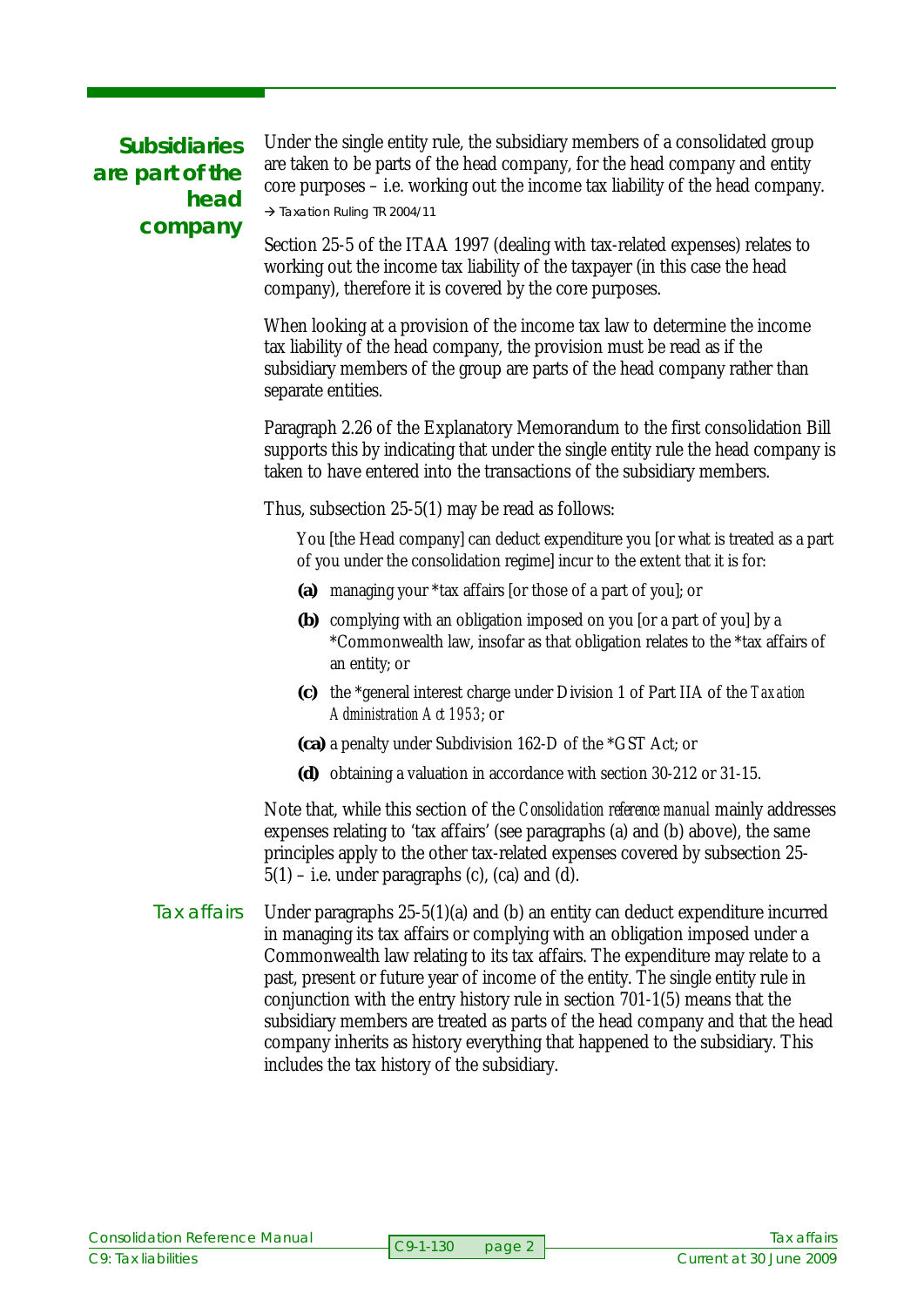Under section 721-15 the members of a consolidated group have joint and several liability for the group's income tax liability. That liability can be modified if there is a tax sharing arrangement under section 721-25 in place. The head company is responsible for any tax liability accrued by itself before formation. A subsidiary member is responsible for its income tax liability for any period when it is not a subsidiary member.

If a subsidiary member contests an assessment for a pre-consolidation period, expenses will be incurred relating to income tax assessed to the subsidiary for a period before it joined the consolidated group.

When these expenses are incurred, the only entity that is recognised for income tax purposes is the head company. Under the entry history rule (section 701-5), the tax affairs of the subsidiary member before joining the consolidated group become those of the head company. This does not mean that the head company is responsible for the subsidiary member's pre-consolidation tax liability; rather that expenditure incurred after the joining time in relation to the subsidiary member's pre-consolidation tax affairs will be deductible to the head company under section 25-5. This outcome is consistent with TD 2003/10 and TD 2003/11, which suggest that after consolidation the 'tax affairs' of the subsidiary members become part of the head company's tax affairs.

# **Example 1**

Sub 1 has a long standing appeal to the High Court relating to an assessment of income for the year ending 30 June 2000. Sub 1 becomes a subsidiary member of a consolidated group on 1 July 2002. It pays legal fees of \$45,000 during the year ending 30 June 2004.

The issue of whether the amount is deductible under subsection 25-5(1) goes to the calculation of the head company's income tax liability and therefore relates to the head company core purposes. Under the entry history rule the preconsolidation tax affairs of the subsidiary member are taken to be the tax affairs of the head company.

While the subsidiary remains liable for the basic tax liability related to the assessment, the head company may deduct, under subsection 25-5(1) of the ITAA 1997, expenses incurred in contesting the assessment.

## **Example 2**

A joining entity needs to lodge its own return for the period up to consolidation. The expense will generally be incurred while it is a subsidiary member.

Who can claim the cost of preparing the return?

The head company may claim expenses incurred in preparing the return.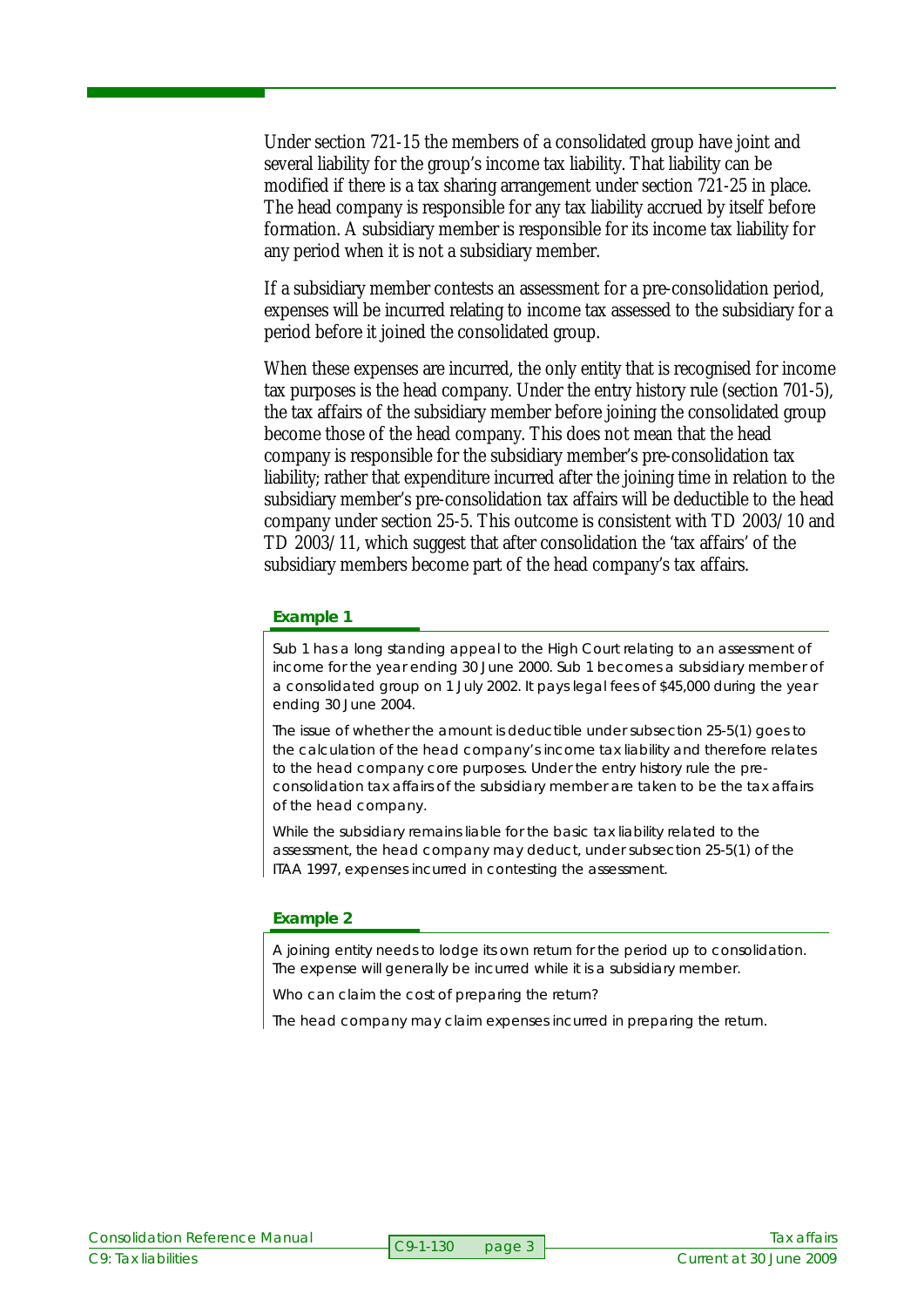# The general interest charge

Paragraph 25-5(1)(c) allows you to deduct expenditure you incur to the extent that it is for the general interest charge (GIC) under Division 1 of Part IIA of the Taxation Administration Act (TAA). Subsections 8AAB(4) and (5) of the TAA give an index of provisions within the ITAA and other Acts under which the GIC can be imposed. Many of these provisions relate to withholding.

As with expenses relating to a subsidiary's tax affairs, GIC applied in relation to a subsidiary member's pre-consolidation periods is generally deductible by the head company.

# **Example:**

After a group consolidates on 1 July 2002 a subsidiary member receives for its 2001 year return a debit amendment, which incurs a GIC under section 170AA of the ITAA 1936.

Paragraph 25-5(1)(c) relates to working out the income tax liability of a taxpayer, i.e. the head company. In applying this subsection to the head company of a consolidated group, the subsidiary members are parts of the head company (section 701-1); therefore, an expense of a subsidiary member is an expense of a part of the head company. The GIC imposed under section 170AA is an allowable deduction to the head company.

- Penalties imposed on a subsidiary under subdivision 162-D of the GST Act are allowable deductions to the head company. Other matters
	- Expenses for valuations required for gifts and conservation covenants incurred post-consolidation for deductions claimed by a subsidiary member during a pre-consolidation period are allowable deductions to the head company.
	- Interest on overpayments payable by the Tax Office under section 15-35 which relate to a subsidiary's pre-consolidation period are to be included as assessable income of the head company.